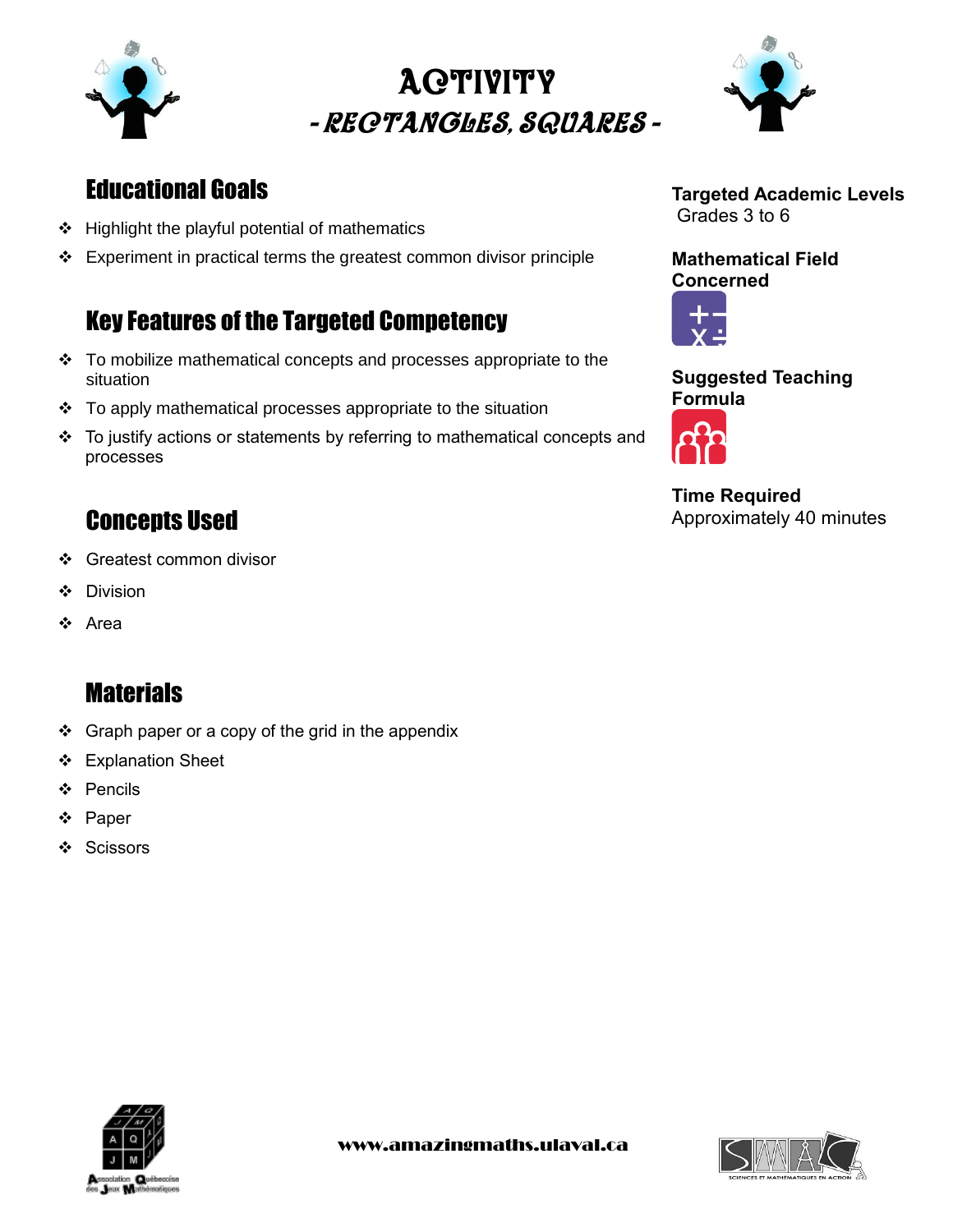

Suggested Process



#### **Step 1: Introduction** (10 minutes)

Explain the activity to the students by doing the example in the "Rectangles, Squares" Explanation Sheet. Draw the cuts on graph paper or on a grid, following the steps in the example, then cut each square to verify the answer with the students.

#### **Step 2: Creations** (30 minutes)

Distribute a 20 by 10 sheet of graph paper or the first grid in the appendix. Ask the students to cut like in the example, then observe the result. Question the students on the difference between these numbers and the previous ones. Get them to observe that 10 divides 20 in two and that it is what they just did by cutting.

Come back to the first example and ask the students why they get 1 by 1 with the example. Get them to notice that these numbers are prime numbers.

Distribute a 24 by 15 sheet of graph paper or the second grid in the appendix. Ask the students to cut like in the example, then observe the result. Get them to realize that it is the greatest common divisor.

#### **Step 3: Review**

Come back over what has been seen. You may refer to the "Rectangles, Squares" Explanation Sheet for help.